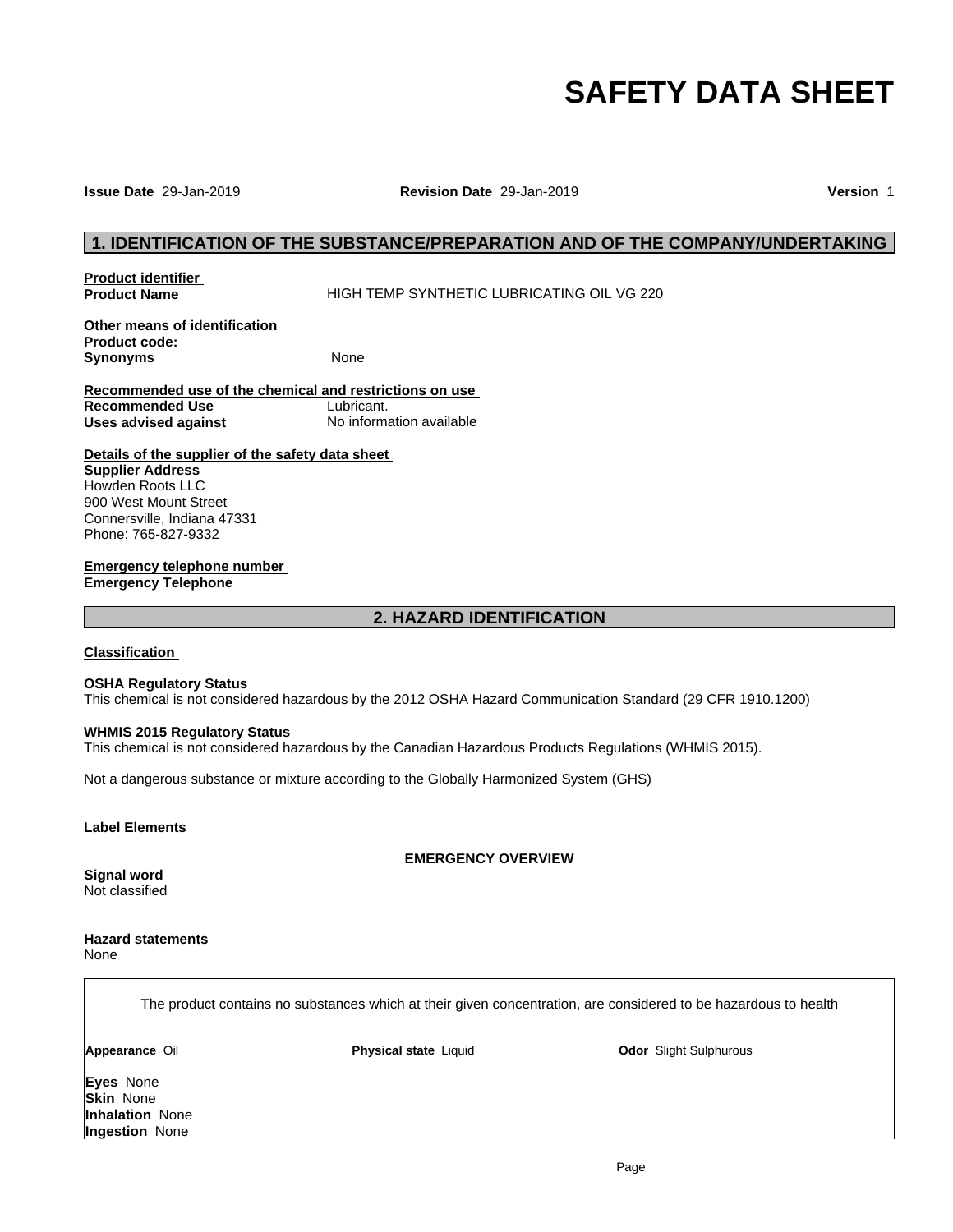**Revision Date 29-Jan-2019**<br> **3. COMPOSITION/INFORMATION ON INGREDIENTS**<br> **3. COMPOSITION/INFORMATION ON INGREDIENTS**<br>
The process which at their given concentration, are considered to be hazardous to health. The product contains no substances which at their given concentration, are considered to be hazardous to health.

### **First aid measures**

| Hazards not otherwise classified (HNOC)<br>Other information |                                                                                                                                               |
|--------------------------------------------------------------|-----------------------------------------------------------------------------------------------------------------------------------------------|
|                                                              |                                                                                                                                               |
|                                                              | 3. COMPOSITION/INFORMATION ON INGREDIENTS                                                                                                     |
|                                                              | The product contains no substances which at their given concentration, are considered to be hazardous to health.                              |
|                                                              |                                                                                                                                               |
|                                                              |                                                                                                                                               |
|                                                              | <b>4. FIRST AID MEASURES</b>                                                                                                                  |
| <b>First aid measures</b>                                    |                                                                                                                                               |
| Eye contact:                                                 | Rinse immediately with plenty of water, also under the eyelids, for at least 15 minutes. If<br>eye irritation persists, consult a specialist. |
| <b>Skin contact:</b>                                         | Wash off immediately with soap and plenty of water. If a person feels unwell or symptoms<br>of skin irritation appear, consult a physician.   |
| Inhalation:                                                  | In the case of inhalation of aerosol/mist consult a physician if necessary.                                                                   |
| Ingestion:                                                   | Do not induce vomiting without medical advice. Drink 1 or 2 glasses of water. Consult a<br>physician if necessary.                            |
|                                                              | Most important symptoms and effects, both acute and delayed                                                                                   |
| Symptoms:                                                    | No information available.                                                                                                                     |
|                                                              | Indication of any immediate medical attention and special treatment needed                                                                    |
|                                                              |                                                                                                                                               |
|                                                              | <b>5. FIRE-FIGHTING MEASURES</b>                                                                                                              |

### **Suitable extinguishing media:**

Unsuitable extinguishing media Do not use a solid water stream as it may scatter and spread fire **Specific hazards arising from the chemical** ater spray mist or foam.<br>
Do not use a solid water stream as it may scatter and spread fire<br>
<u>mical</u><br>
sase of irritating gases and vapors. In the event of fire, cool tanks with water spray.<br>
None.<br> **ighters:**<br>
hing apparat

Thermal decomposition can lead to release of irritating gases and vapors. In the event of fire, cool tanks with water spray.

### **Explosion data**

**Sensitivity to Mechanical Impact** None. **Sensitivity to Static Discharge** None.

# **Special protective equipment for firefighters:**

As in any fire, wear self-contained breathing apparatus pressure-demand, MSHA/NIOSH (approved or equivalent) and full protective gear.

# **Personal precautions, protective equipment and emergency procedures**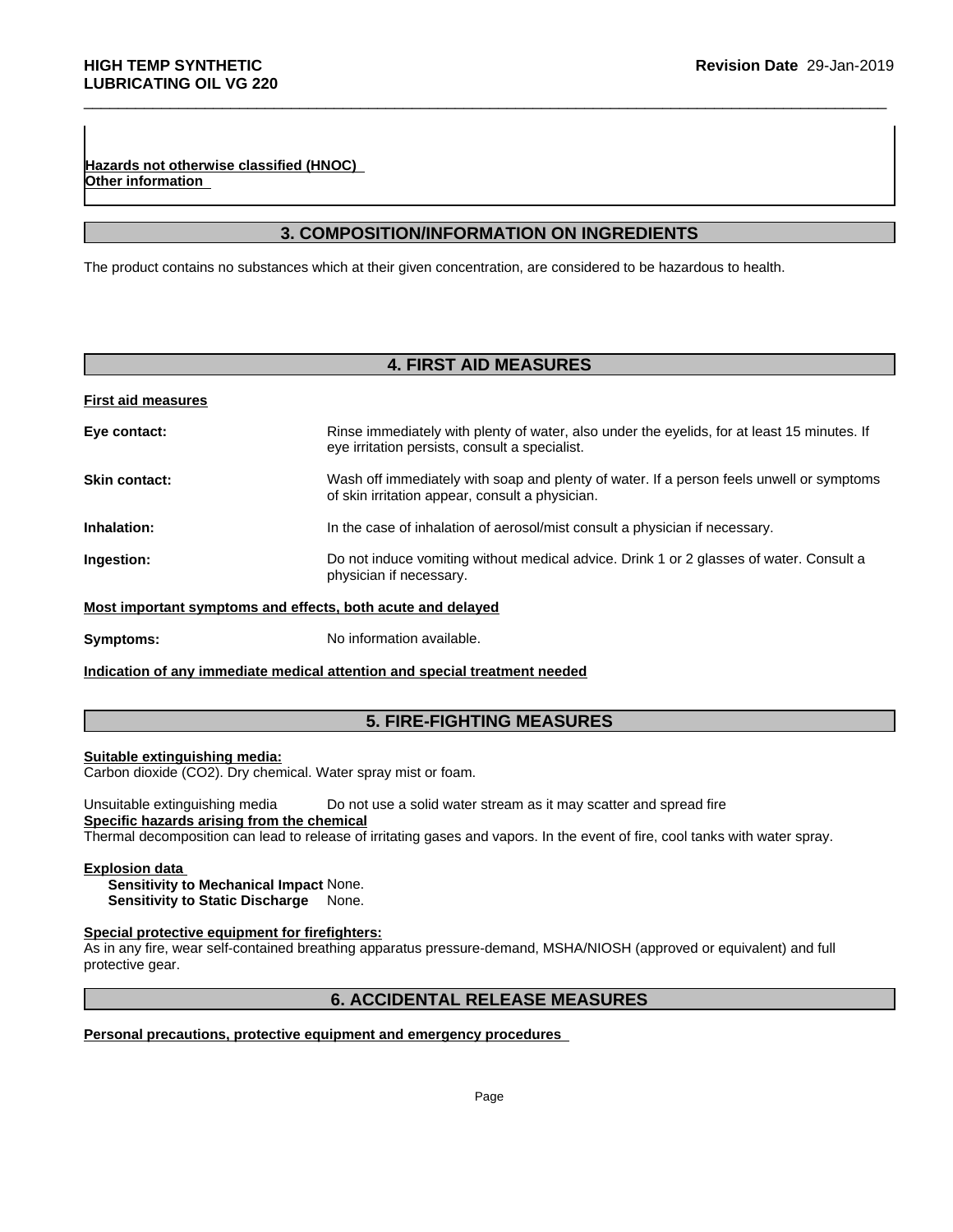| <b>LUBRICATING OIL VG 220</b>                                                                      |                                                                                                                                                                                                                                                |
|----------------------------------------------------------------------------------------------------|------------------------------------------------------------------------------------------------------------------------------------------------------------------------------------------------------------------------------------------------|
| <b>Personal precautions:</b>                                                                       | Contaminated surfaces will be extremely slippery. Wear personal protective equipment.                                                                                                                                                          |
| <b>Environmental precautions</b>                                                                   |                                                                                                                                                                                                                                                |
| <b>Environmental precautions:</b>                                                                  | Do not flush into surface water or sanitary sewer system.                                                                                                                                                                                      |
| Methods and material for containment and cleaning up                                               |                                                                                                                                                                                                                                                |
| <b>Methods for containment</b>                                                                     | Prevent further leakage or spillage if safe to do so.                                                                                                                                                                                          |
| Methods for cleaning up:                                                                           | Absorb spill with inert material (e.g. dry sand or earth), then place in a chemical waste<br>container.                                                                                                                                        |
|                                                                                                    | 7. HANDLING AND STORAGE                                                                                                                                                                                                                        |
| <b>Precautions for safe handling</b>                                                               |                                                                                                                                                                                                                                                |
| <b>Handling</b>                                                                                    | Handle in accordance with good industrial hygiene and safety practice.                                                                                                                                                                         |
| Conditions for safe storage, including any incompatibilities                                       |                                                                                                                                                                                                                                                |
| <b>Storage Conditions</b>                                                                          | Keep container tightly closed                                                                                                                                                                                                                  |
|                                                                                                    | 8. EXPOSURE CONTROLS/PERSONAL PROTECTION                                                                                                                                                                                                       |
| <b>Control parameters</b>                                                                          |                                                                                                                                                                                                                                                |
| <b>Exposure Guidelines</b>                                                                         | Contains mineral oil, vegetable oil, and/or synthetic oil. Under conditions which may<br>generate mists, observe the OSHA PEL of 5 mg/m <sup>3</sup> , ACGIH STEL of 10 mg/m <sup>3</sup> .                                                    |
| <b>Appropriate engineering controls</b>                                                            |                                                                                                                                                                                                                                                |
| <b>Engineering measures to reduce</b><br>exposure:                                                 | Ensure adequate ventilation, especially in confined areas.                                                                                                                                                                                     |
|                                                                                                    | Individual protection measures, such as personal protective equipment                                                                                                                                                                          |
| <b>Respiratory protection:</b><br>Hand protection:<br>Eye protection:<br>Skin and body protection: | Breathing apparatus needed only when aerosol or mist is formed.<br>Gloves made of plastic or rubber<br>Safety glasses<br>Usual safety precautions while handling the product will provide adequate protection<br>against this potential effect |
| <b>General Hygiene Considerations</b>                                                              | Avoid contact with skin, eyes and clothing                                                                                                                                                                                                     |
|                                                                                                    | 9. PHYSICAL AND CHEMICAL PROPERTIES                                                                                                                                                                                                            |
| Information on basic physical and chemical properties                                              |                                                                                                                                                                                                                                                |
| <b>Physical state Liquid</b>                                                                       |                                                                                                                                                                                                                                                |

| <b>Physical state Liquid</b><br>Appearance Oil         |                                 | <b>Odor</b> Slight Sulphurous | <b>Color</b> Amber                                                            |                             | <b>Odor threshold No information</b><br>available |
|--------------------------------------------------------|---------------------------------|-------------------------------|-------------------------------------------------------------------------------|-----------------------------|---------------------------------------------------|
| <b>Property</b><br>Melting<br>point/freezing available | <b>Values</b><br>No information | Remarks • Method              | рH<br><b>Boiling point / No information</b><br><b>boiling range</b> available | Not classified              |                                                   |
| point<br><b>Flash point</b>                            | > 232 °C/<br>450 °F             | Cleveland Open Cup            | <b>Evaporation</b><br>rate                                                    | No information<br>available |                                                   |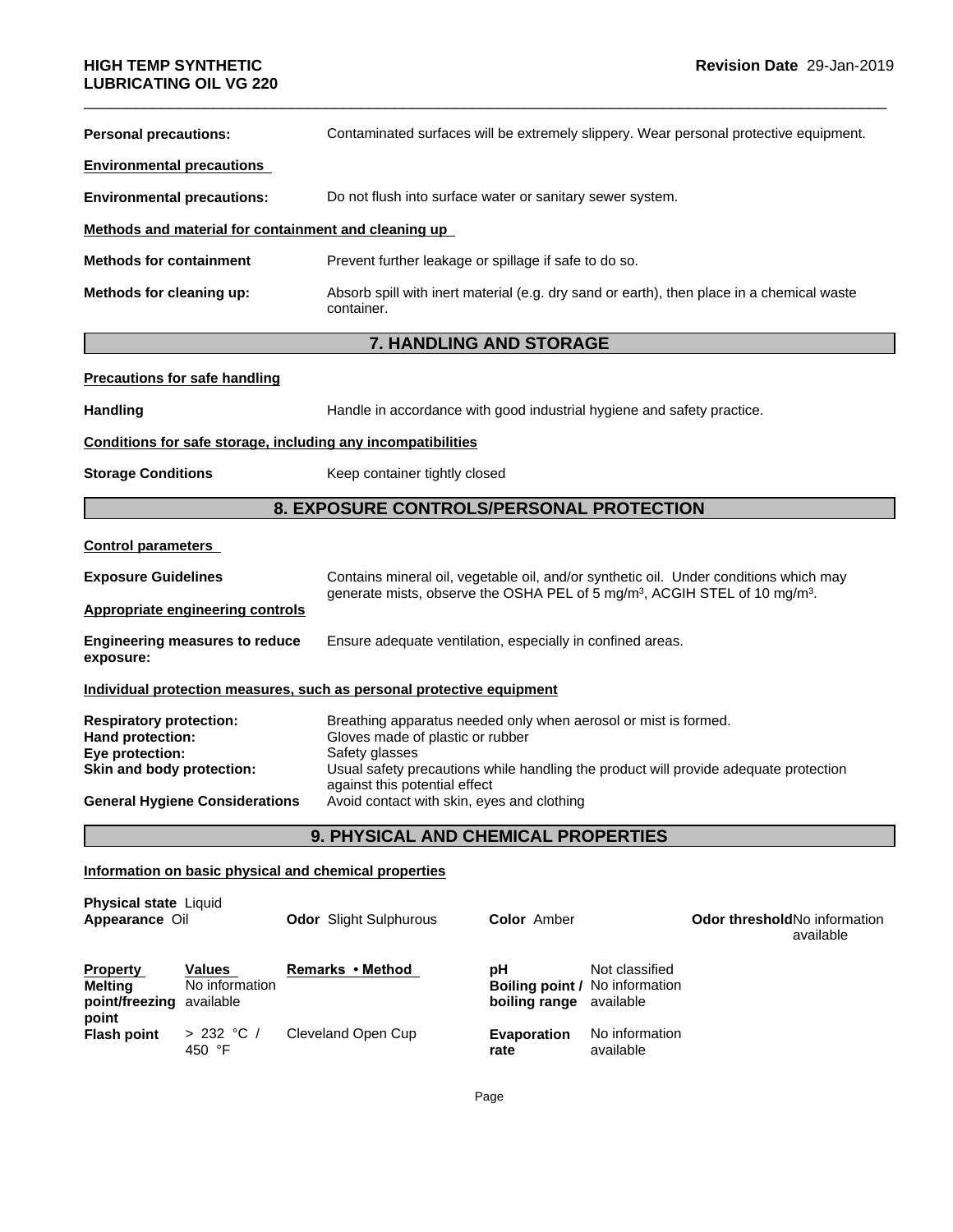# \_\_\_\_\_\_\_\_\_\_\_\_\_\_\_\_\_\_\_\_\_\_\_\_\_\_\_\_\_\_\_\_\_\_\_\_\_\_\_\_\_\_\_\_\_\_\_\_\_\_\_\_\_\_\_\_\_\_\_\_\_\_\_\_\_\_\_\_\_\_\_\_\_\_\_\_\_\_\_\_\_\_\_\_\_\_\_\_\_\_\_\_\_ **HIGH TEMP SYNTHETIC LUBRICATING OIL VG 220**

| Flammability                | No information |                  |
|-----------------------------|----------------|------------------|
| (solid, gas)                | available      |                  |
| <b>Upper</b>                | No information |                  |
| flammability                | available      |                  |
| limit:                      |                |                  |
| Vapor                       | No information |                  |
| pressure                    | available      |                  |
| <b>Specific</b>             | < 0.9          |                  |
| Gravity                     |                |                  |
| Solubility in               | No information |                  |
| other solvents available    |                |                  |
| <b>Autoignition</b>         | No information |                  |
| temperature                 | available      |                  |
| Kinematic                   | approx. 233    |                  |
| viscosity                   | cSt@40°C       |                  |
| <b>Explosive properties</b> |                | No information   |
| <b>Oxidizing properties</b> |                | No information a |

### **Other information**

**Softening point No information available**<br> **Molecular weight No information available Molecular weight** No information available<br> **VOC Content (%)** No information available **VOC Content (%)**<br> **Liquid Density**<br> **No information available**<br>
No information available **No information available Bulk density** No information available

**Explosive properties** No information available **Oxidizing properties** No information available

# **10. STABILITY AND REACTIVITY<br>
10. STABILITY AND REACTIVITY<br>
10. STABILITY AND REACTIVITY<br>
10. STABILITY AND REACTIVITY<br>
10. STABILITY AND REACTIVITY Flammability Limit in Air Lower** No information **flammability limit:** available **Vapor density** No information available < 0.9 **Water solubility** Insoluble in water **Partition** No information **coefficient** available **Decomposition** No information **temperature** available cSt @ 40 ⁰C **viscosity Dynamic** No information available

# **Reactivity**

Not classified

# **Chemical stability**

| <b>Stability</b><br><b>Possibility of Hazardous Reactions</b>               | Stable under normal conditions                                                           |
|-----------------------------------------------------------------------------|------------------------------------------------------------------------------------------|
| <b>Possibility of Hazardous</b><br><b>Reactions</b>                         | None under normal use conditions.                                                        |
| <b>Hazardous polymerization</b>                                             | Hazardous polymerization does not occur.                                                 |
| <b>Conditions to avoid</b>                                                  |                                                                                          |
| <b>Conditions to avoid</b><br><b>Hazardous Decomposition Products</b>       | No special storage conditions required                                                   |
| <b>Hazardous Decomposition</b><br><b>Products</b><br>Incompatible materials | Thermal decomposition can lead to release of irritating gases and vapors                 |
| Incompatible materials                                                      | Oxidising agents                                                                         |
|                                                                             | <b>11. TOXICOLOGICAL INFORMATION</b>                                                     |
| Information on likely routes of exposure                                    |                                                                                          |
| <b>Product Information</b>                                                  | Product does not present an acute toxicity hazard based on known or supplied information |

# **Information on likely routes of exposure**

**Product Information** Product does not present an acute toxicity hazard based on known or supplied information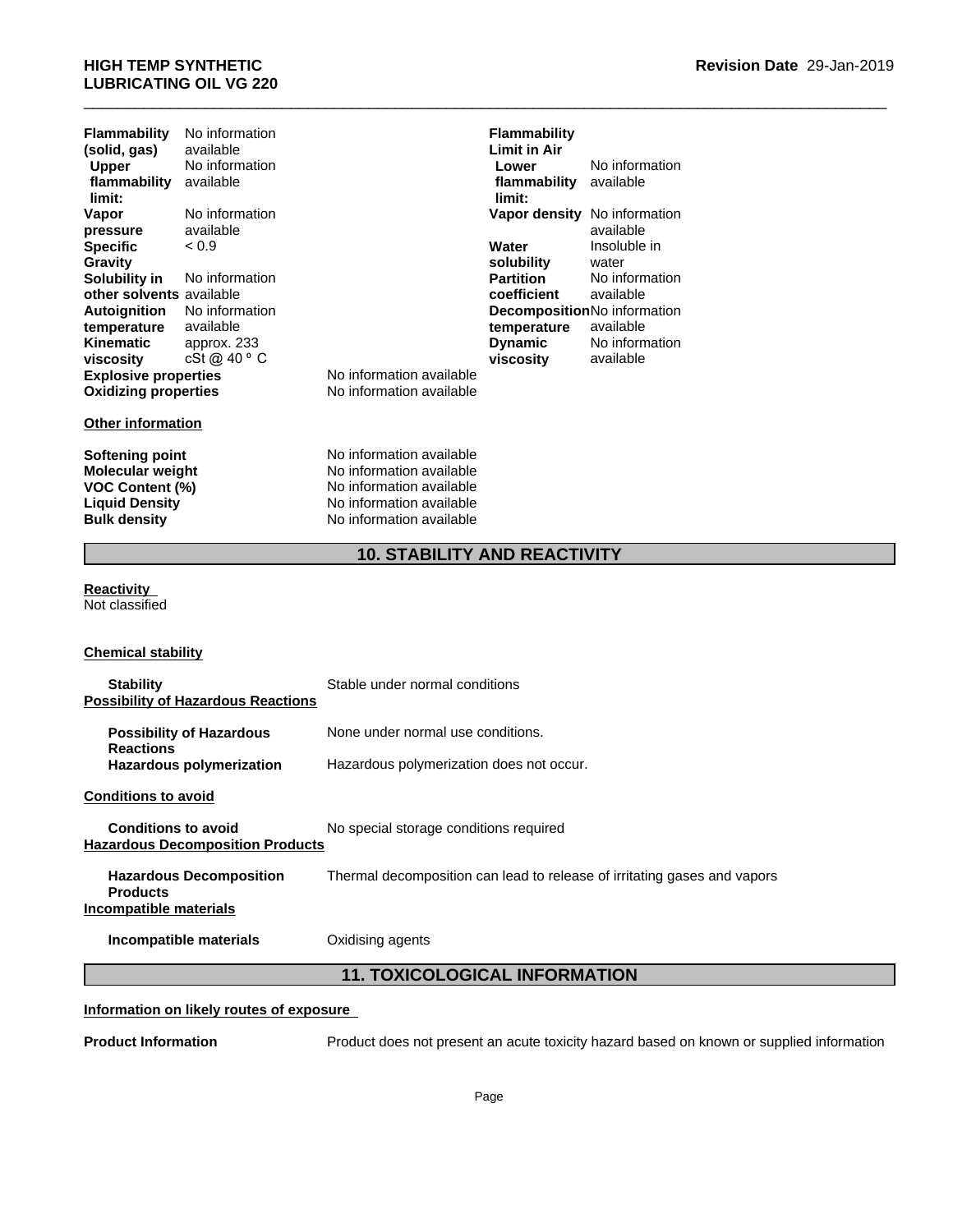| Eye contact         | May cause slight irritation.                                                     |
|---------------------|----------------------------------------------------------------------------------|
| <b>Skin contact</b> | Substance does not generally irritate and is only mildly irritating to the skin. |
| <b>Inhalation</b>   | Avoid breathing vapors or mists.                                                 |
| Ingestion           | Ingestion may cause gastrointestinal irritation, nausea, vomiting and diarrhoea. |

### **Information on toxicological effects**

# **Delayed and immediate effects as well as chronic effects from short and long-term exposure**

| <b>Sensitization</b>                                        | No sensitization responses were observed.                                                                                                                                         |  |  |
|-------------------------------------------------------------|-----------------------------------------------------------------------------------------------------------------------------------------------------------------------------------|--|--|
| <b>Mutagenic effects:</b>                                   | Did not show mutagenic or teratogenic effects in animal experiments.<br>This product does not contain any carcinogens or potential carcinogens as listed by OSHA,<br>IARC or NTP. |  |  |
| Carcinogenicity                                             |                                                                                                                                                                                   |  |  |
| <b>Reproductive toxicity</b>                                | This product does not contain any known or suspected reproductive hazards.                                                                                                        |  |  |
| <b>STOT - single exposure</b>                               | None under normal use conditions.                                                                                                                                                 |  |  |
| <b>STOT - repeated exposure</b>                             | None under normal use conditions.                                                                                                                                                 |  |  |
| <b>Aspiration hazard</b><br>Not classified.                 |                                                                                                                                                                                   |  |  |
| <b>Numerical measures of toxicity - Product Information</b> |                                                                                                                                                                                   |  |  |
| Unknown acute toxicity                                      | 2.07 % of the mixture consists of ingredient(s) of unknown toxicity                                                                                                               |  |  |
|                                                             | The following values are calculated based on chapter 3.1 of the GHS document.                                                                                                     |  |  |
| ATEmix (oral)                                               | 7858 mg/kg                                                                                                                                                                        |  |  |
| <b>ATEmix (dermal)</b>                                      | 5174 mg/kg                                                                                                                                                                        |  |  |
| ATEmix (inhalation-dust/mist)                               | $30.3$ mg/l                                                                                                                                                                       |  |  |
| <b>ATEmix (inhalation-vapor)</b>                            | 25914 mg/l                                                                                                                                                                        |  |  |
|                                                             | <b>12. ECOLOGICAL INFORMATION</b>                                                                                                                                                 |  |  |

### **Numerical measures of toxicity - Product Information**

| Unknown acute toxicity               | 2.07 % of the mixture consists of ingredient(s) of unknown toxicity           |
|--------------------------------------|-------------------------------------------------------------------------------|
|                                      | The following values are calculated based on chapter 3.1 of the GHS document. |
| ATEmix (oral)                        | 7858 mg/kg                                                                    |
| <b>ATEmix (dermal)</b>               | 5174 mg/kg                                                                    |
| <b>ATEmix (inhalation-dust/mist)</b> | $30.3$ mg/l                                                                   |
| <b>ATEmix (inhalation-vapor)</b>     | 25914 mg/l                                                                    |

### **Ecotoxicity**

# **Persistence and degradability**

### **Bioaccumulation**

# **Mobility**

### **Waste treatment methods**

| LUULUAIUILY                                                      |                                                                                                        |
|------------------------------------------------------------------|--------------------------------------------------------------------------------------------------------|
| No known hazards to the aquatic environment.                     |                                                                                                        |
|                                                                  | 2.07 % of the mixture consists of component(s) of unknown hazards to the aquatic environment           |
| Persistence and degradability<br>No information available.       |                                                                                                        |
| <b>Bioaccumulation</b><br>No information available.              |                                                                                                        |
| <b>Mobility</b><br>The product is insoluble and floats on water. |                                                                                                        |
|                                                                  | <b>13. DISPOSAL CONSIDERATIONS</b>                                                                     |
| <b>Waste treatment methods</b>                                   |                                                                                                        |
| <b>Disposal of wastes</b>                                        | Disposal should be in accordance with applicable regional, national and local laws and<br>regulations. |
| <b>Contaminated packaging</b>                                    | Do not reuse container.                                                                                |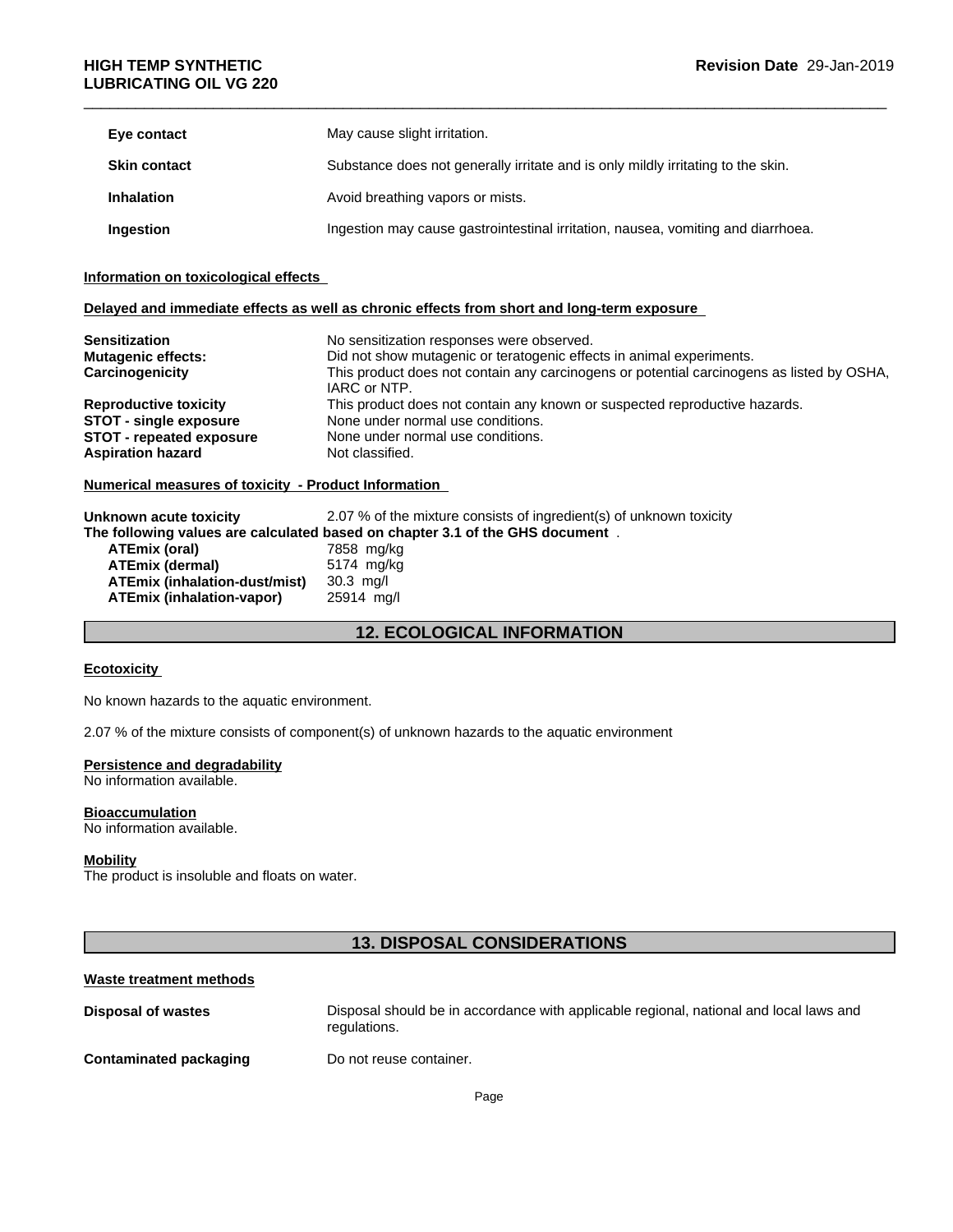| <b>HIGH TEMP SYNTHETIC</b><br><b>LUBRICATING OIL VG 220</b> |                                              | Revision Date 29-Jan- |
|-------------------------------------------------------------|----------------------------------------------|-----------------------|
|                                                             |                                              |                       |
|                                                             | <b>14. TRANSPORT INFORMATION</b>             |                       |
| <b>DOT</b>                                                  | Not Regulated by any means of transportation |                       |
| TDG                                                         | Not Regulated                                |                       |
| <b>IATA-DGR</b>                                             | Not Regulated                                |                       |
| IMO / IMDG                                                  | Not Regulated                                |                       |
|                                                             |                                              |                       |
|                                                             | <b>15. REGULATORY INFORMATION</b>            |                       |
| <b>International Inventories</b><br><b>TSCA:</b>            | Listed in TSCA                               |                       |
| DSL:                                                        | Not listed in DSL                            |                       |
| <b>FINECS/FI INCS</b>                                       | This product complies with FINECS/FLINCS     |                       |

| <b>International Inventories</b> |                                                      |
|----------------------------------|------------------------------------------------------|
| <b>TSCA:</b>                     | Listed in TSCA                                       |
| DSL:                             | Not listed in DSL                                    |
| <b>EINECS/ELINCS</b>             | This product complies with EINECS/ELINCS             |
| <b>CHINA:</b>                    | This product does not comply with China IECSC.       |
| <b>KECL:</b>                     | This product does not comply with Korea KECL.        |
| <b>PICCS:</b>                    | This product does not comply with Philippines PICCS. |
| AICS:                            | This product does not comply with Australia AICS     |

### **Legend:**

 **TSCA** - United States Toxic Substances Control Act Section 8(b) Inventory

 **DSL/NDSL** - Canadian Domestic Substances List/Non-Domestic Substances List

 **EINECS/ELINCS** - European Inventory of Existing Chemical Substances/European List of Notified Chemical Substances

 **ENCS** - Japan Existing and New Chemical Substances

 **IECSC** - China Inventory of Existing Chemical Substances

 **KECL** - Korean Existing and Evaluated Chemical Substances

 **PICCS** - Philippines Inventory of Chemicals and Chemical Substances

 **AICS** - Australian Inventory of Chemical Substances

### **Canada HPR Statement**

This product has been classified in accordance with the hazard criteria of the Hazardous Products Regulations and the SDS contains all the information required by the Hazardous Products Regulations (WHMIS 2015).

# **US Federal Regulations**

# **SARA 313**

Section 313 of Title III of the Superfund Amendments and Reauthorization Act of 1986 (SARA). This product does not contain any chemicals which are subject to the reporting requirements of the Act and Title 40 of the Code of Federal Regulations, Part 372

### **SARA 311/312 Hazard Categories**

| <b>Acute Health Hazard</b>        | Nο |
|-----------------------------------|----|
| <b>Chronic Health Hazard</b>      | Nο |
| <b>Fire Hazard</b>                | Nο |
| Sudden release of pressure hazard | Nο |
| <b>Reactive Hazard</b>            | N٥ |

# **CWA (Clean Water Act)**